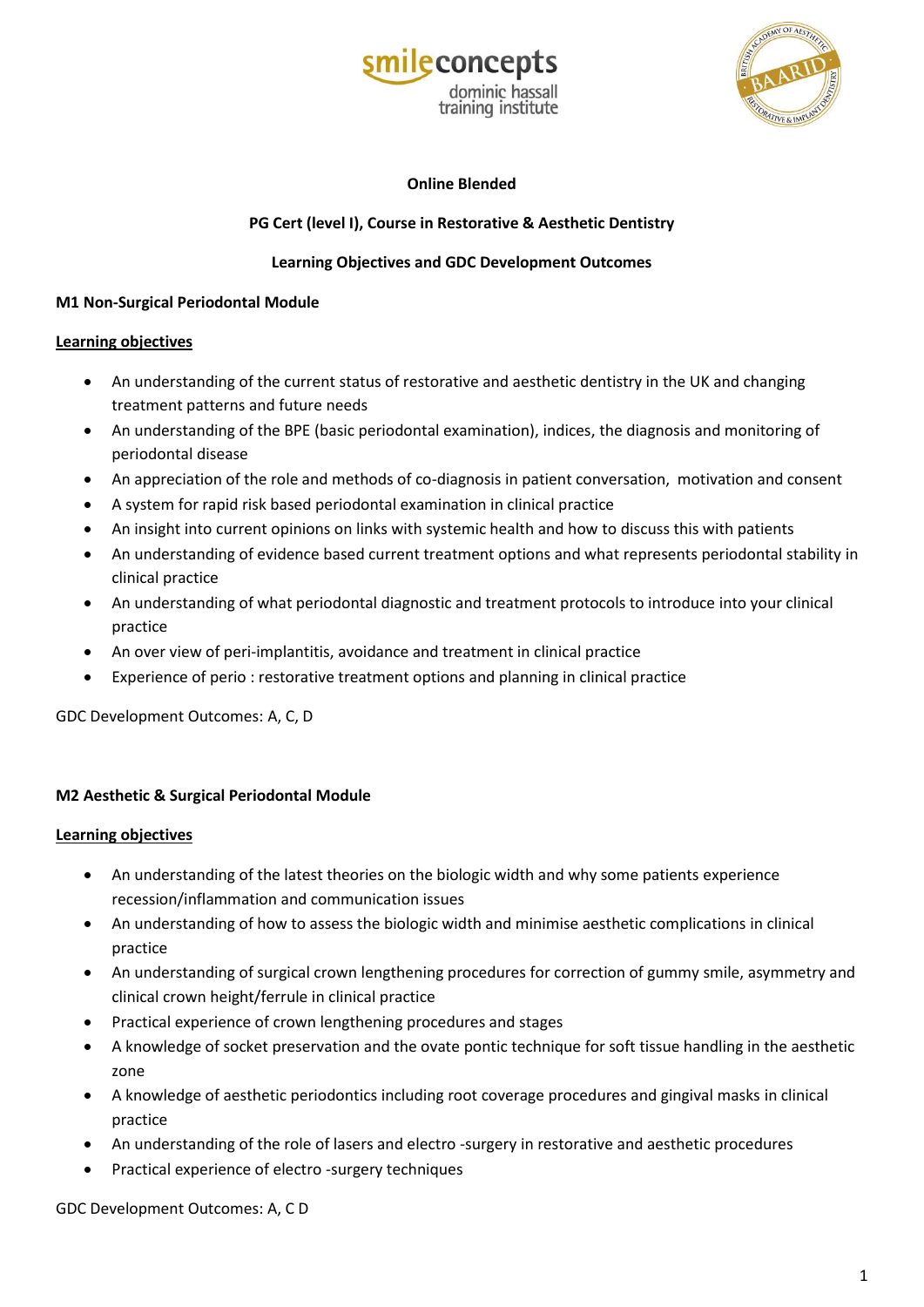



### **M3 Aesthetic Foundations Module**

### **Learning objectives**

- Knowledge of how to undertake a risk based rapid, detailed aesthetic assessment in clinical practice
- An understanding of consent issues and minimally restorative/aesthetic invasive dentistry
- An understanding of the clinical stages in the aesthetic: restorative case to increase aesthetic predictability
- Appreciate the role and limitations of cosmetic imaging
- Understand the role of colour, shade, value, translucency, surface texture, dentine shades and tooth form in shade matching and aesthetic dentistry
- Appreciate the role of customising characterisation and tooth form in successful shade matching and aesthetic dentistry
- Understand how to communicate colour, shade, value, translucency, surface texture, dentine shades and tooth form to the laboratory
- Understand the role of gingival porcelains in compromised aesthetic cases
- Practical experience of aesthetic assessment
- Practical experience of laboratory communication for shade, value, translucency, surface texture and dentine shading in aesthetic dentistry
- Practical experience of current shade taking devices
- Knowledge of how to identify the high risk aesthetic case
- Knowledge of the treatment options in restorative: aesthetic dentistry including whitening, orthodontics, composite bonding or indirect restorations
- An understanding of home, non-vital and power whitening in clinical practice
- Appreciate the medico-legal aspects and how to maximise success in whitening

GDC Development Outcomes: A, C, D

### **M4 Anterior Posterior Aesthetics Module**

### **Learning objectives**

- Understand the role of the diagnostic wax up as the key to functional and aesthetic success in clinical practice
- An understanding of how to use 'prep through' and silicone indices to minimise tooth removal in clinical practice
- An understanding of how to temporise veneers and undertake predictable veneer bonding in clinical practice
- An appreciation of the risk factors for veneer failure, patient selection and consent issues
- An understanding of the various veneer preparation techniques in clinical practice
- The Bioclear Method background and method
- Be able to understand Biofilm removal
- Be able to understand modern anterior cavity design with radius/infinity margins in clinical practice
- Be able to understand the anterior Bioclear Matrix selection and adaptation for deep Class III, black triangle closure, diastema closure, reshaping of undersized teeth in clinical practice
- Be able to understand Heating and injection molding of composite materials in clinical practice
- Be aware of the Clark 2-step Polish technique in clinical practice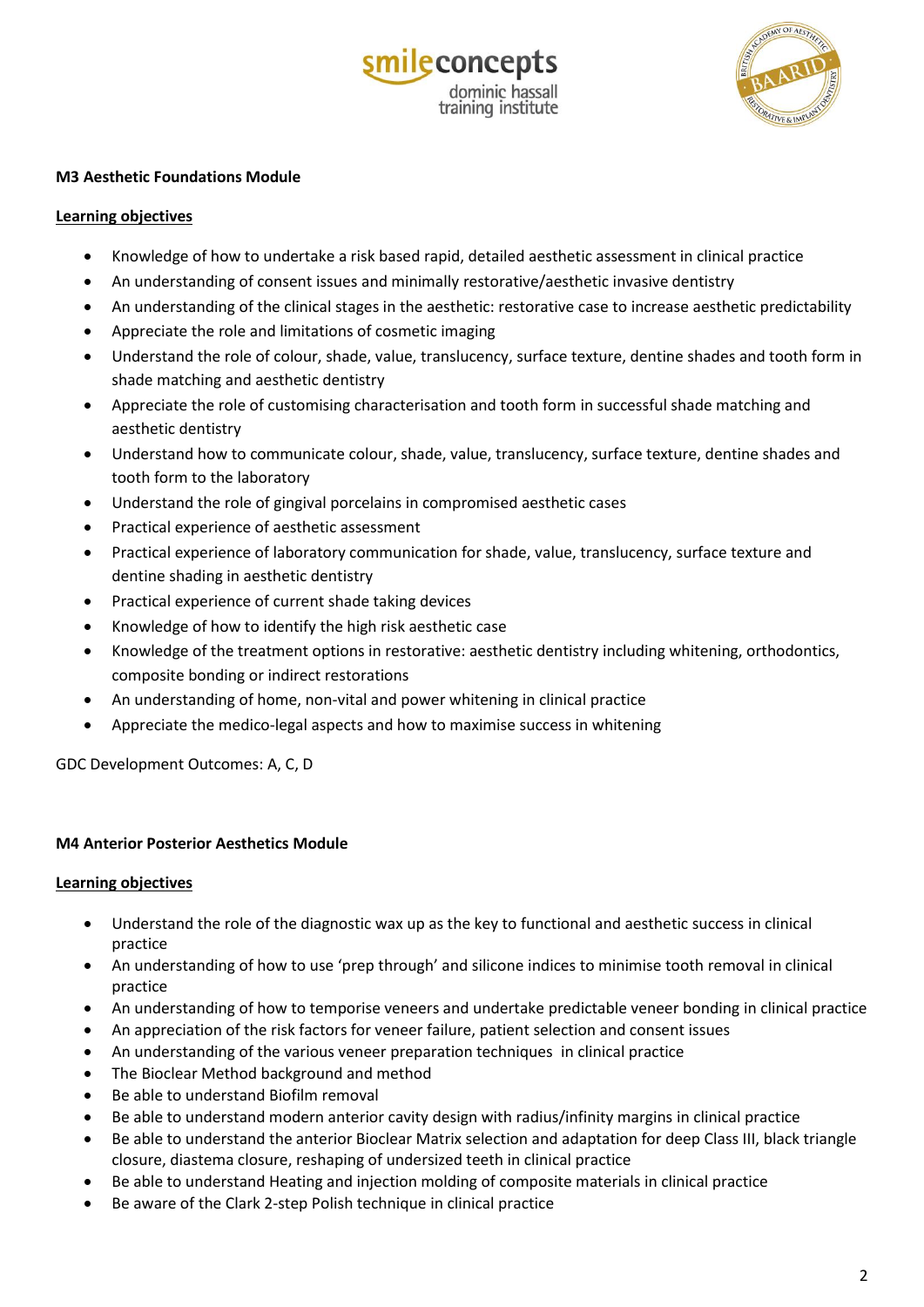

- Be able to understand how to produce longer lasting, stronger, and aesthetically superior composites in clinical practice
- Understand modern science of posterior composite restorations
- Be able to understand how to modernize G. V. Black cavity design to Clark modern posterior cavity design in clinical practice

ileconcepts

dominic hassall training institute

- Be able to understand the Bioclear and Biofit Matrix selection and adaptation in clinical practice
- Be able to understand current crown and bridge materials and their indications and limitations in their use
- Be able to undertake successful all ceramic, metal ceramic, gold crown and bridge preparations in clinical practice
- Be able to undertake successful short term and long term provisional restorations
- Be able to select the appropriate crown/bridge material and recognise the inherent risks in currently available materials
- Be able to appropriately select an inlay, onlay or crown in clinical practice
- Appreciate current aesthetic and functional core and post materials and techniques for vital and non-vital teeth in clinical practice
- Be able to undertake successful adhesive bridge techniques in clinical practice
- Understand advanced bridge techniques including large span, coping and fixed moveable bridges in clinical practice
- Appreciate how to minimise complications and failure in fixed prothdotontics
- Be able to assess risk in abutment selection in clinical practice
- Be able to select appropriate cements in clinical practice
- Be able to undertake predictable accurate impressions in clinical practice
- Be able to undertake inlay and onlay preparations and predictable temporisation in clinical practice
- Appreciate the importance of and how to achieve the ferrule effect

GDC Development Outcomes: A, C, D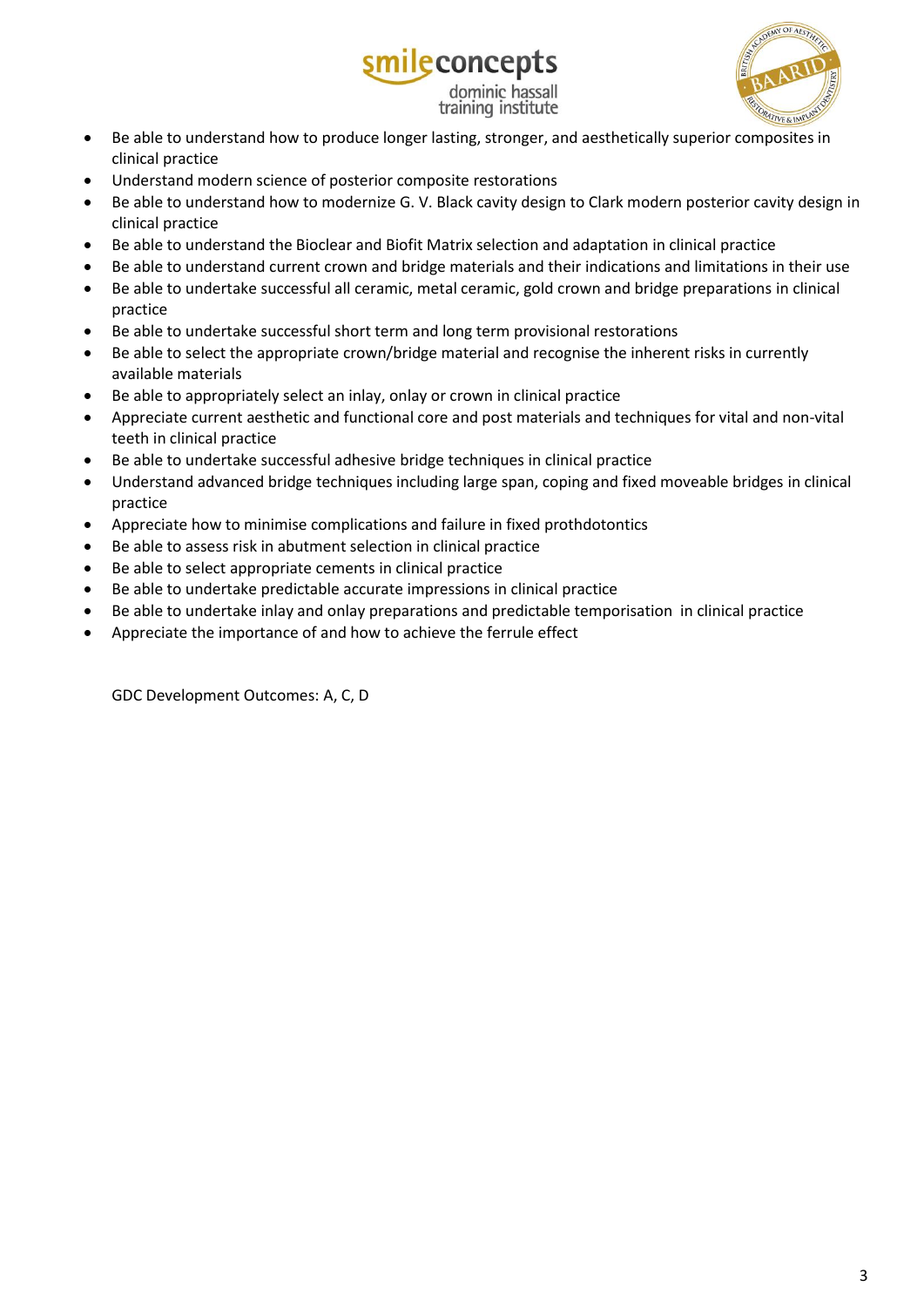



## **M5 Occlusion Module**

Learning objectives

- An understanding of the features of the 'ideal occlusion' and how to examine the occlusion
- An understanding of the features and role of articulators in restorative and aesthetic dentistry in clinical practice
- An understanding of the facebow transfer and its importance
- Be able to undertake an accurate facebow record in clinical practice
- Be able to mount study models on the articulator in clinical practice
- Be able to undertake an occlusal analysis
- An understanding of the principles of successful occlusion for the GDP and
- Be able to rapidly assess occlusal/TMJ disorders and recognise their importance in patient care
- Appreciate current evidence based concepts in the treatment of occlusal/TMJ disorders (including bruxism)
- Understand the role of splints (anterior deprogrammer, flat plane, soft bite guard and restorative/michigan) in occlusal/TMJ disorders (including bruxism)
- An appreciation of when to conform to the exiting occlusion or reorganise
- Understand the importance of centric relation as the foundation for the reorganised approach

### GDC Development Outcomes: C, D

### **M6 Complex Treatment Module**

### **Learning objectives**

- An understanding of the role of comprehensive but rapid risk based patient assessment as the basis for successful clinical dentistry
- A system for rapid risk based patient communication in clinical practice
- The role of risk based patient assessment in increasing patient co-diagnosis and reducing complications/increasing predictability
- An understanding of the importance of intra-oral cameras and clinical photography in contemporary dental practice
- An appreciation of point and shoot cameras versus digital SLR
- Knowledge of the important photographic views required and their importance in aesthetic based treatment
- Practical experience of risk based treatment planning
- Practical experience of clinical photographic techniques
- An appreciation of risk analysis in deciding saveable, questionable or teeth that require extraction
- An appreciation of when to endodontically treat or progress to implant treatment and risk factors for endodontic/implant treatment
- An understanding of current evidence based preventative strategies for caries, tooth surface loss and periodontal disease and be able to implement these into your clinical practice
- An understanding of restorative/aesthetic treatment planning exercises
- An understanding of internal marketing methods and attracting new patients to your practice
- An appreciation of the risk based patient consultation and case presentation for new patients
- An understanding of the aetiologies of tooth surface loss and importance in predicting prognosis
- The treatment of localised tooth surface loss, 'The Dahl concept' in clinical practice